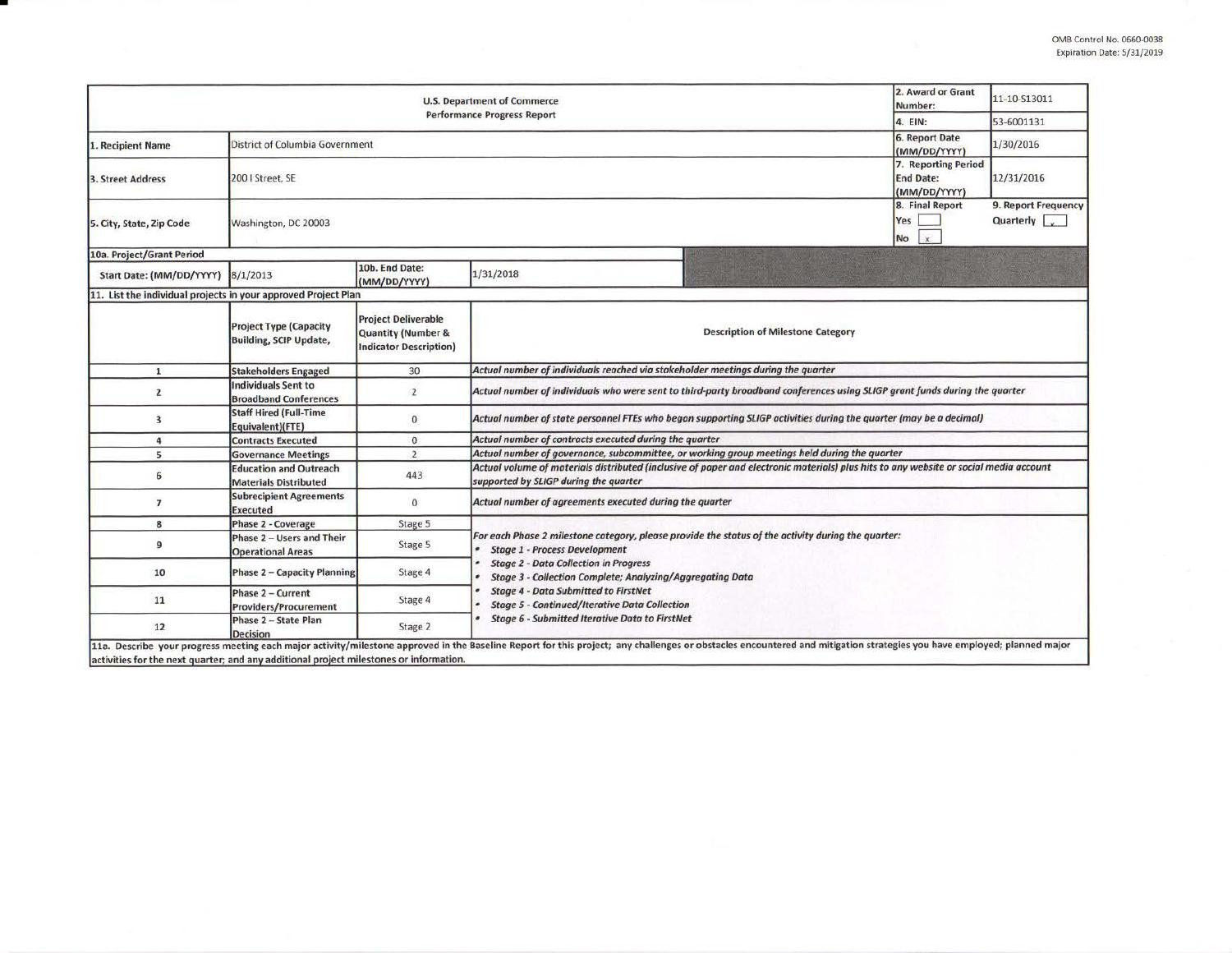Stakeholders Engaged - The SPOC provided updates at Interoperable Communications Committee (ICC) meetings. Outreach continued for District agencies that had participated in the first round of consultation and data collecti and any other agencies identified as users through ICC engagement to an average 8 attendees per meeting. The SLIGP team did not conduct any individual agency outreach and educational meetings this quarter but anticipates renewing these in the coming quarter.

Broadband Conferences - The District sent 2 representatives to the following conferences: NIST Global Cities Team Challenge (GCTC) Public Safety/Emergency Preparedness/Disaster Recovery/City Resilience SuperCluster kickoff meeting in Washington, DC (Oct 25-26), SPOC Fall Meeting in Scottsdale, AZ (11/16-17).

Governance Meetings - The SPOC and staff briefed public safety at the Interoperability Communications Committee meeting on 10/18 and 11/15. (Participated in but did not brief on FirstNet during the December 12/20/16 meeting, which was dedicated to Presidential Inauguration planning.) Because there were no SIEC meetings held during the quarter, we considerICC meetings under both stakeholder engagement and governance because the ICC working group members report directly to the agency director/chief members of the SIEC.

Education and Outreach - The SPOC forwarded weekly updates from FirstNet to 270 stakeholders total over the quarter (an average of 30 recipients per email). Website traffic 143 hits on public websites. The SPOC briefed ICC members in the ICC meetings and via email on the SPOC meeting and provided contents of the meeting online (30 recipients). Total outreach materials/instances: 443.

Phase 2 activities - We are in Stage 2 activities for the State Plan Decision process but nearing Stage 3; we are now developing an evaluation matrix and defining reviewer roles and more detailed process for state plan rev

11b. If the project team anticipates requesting any changes to the approved Baseline Report in the next quarter, describe those below. Note that any substantive changes to the Baseline Report must be approved by the Department of Commerce before implementation.

**NA**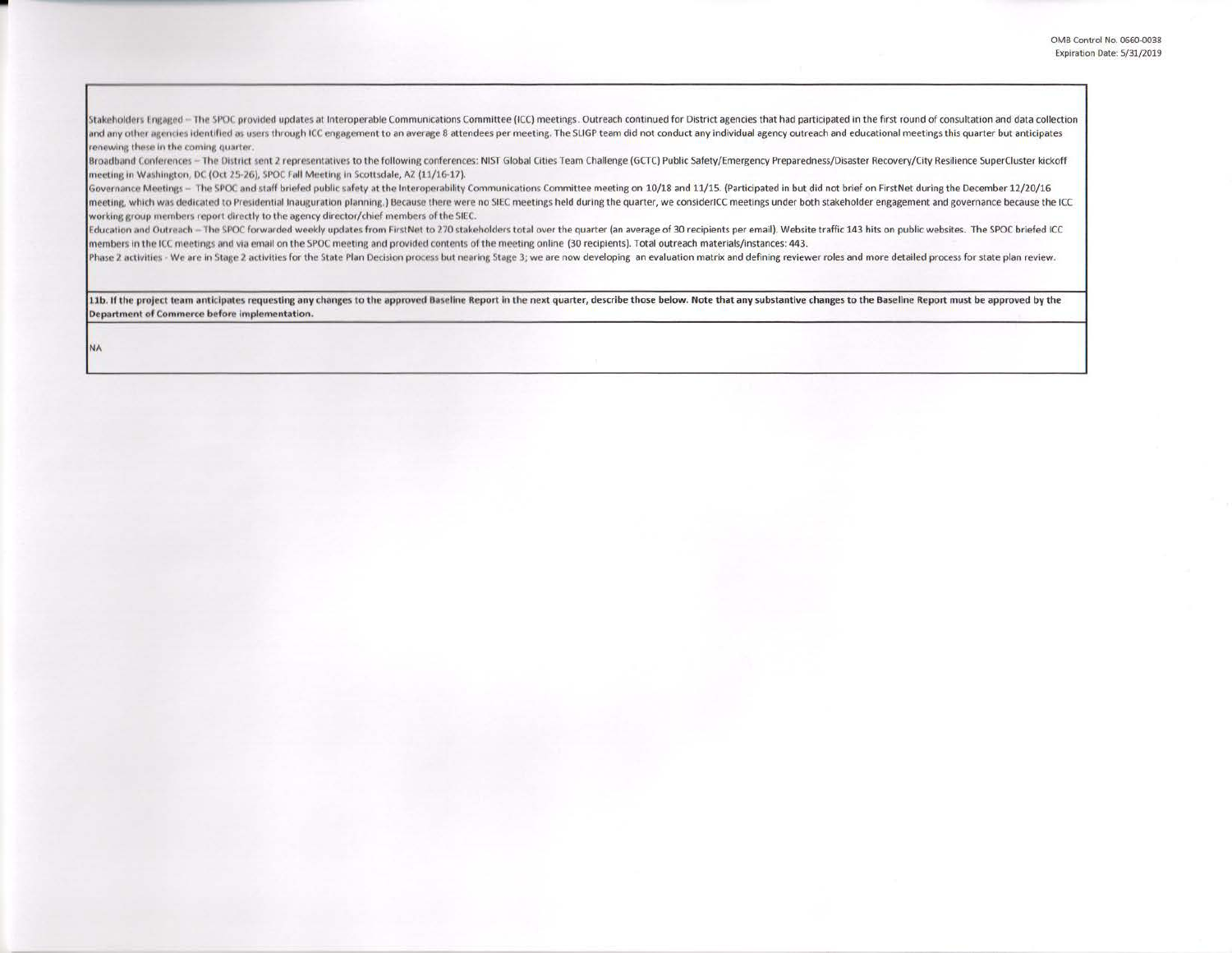## 11c. Provide anv other information that would be useful to NTIA as it assesses this project's progress.

The SPOC participated in the FirstNet Fall SPOC Meeting in Scottsdale AZ, Nov 16-17. During this meeting, FirstNet met with individual states to ask what specific areas of interest or concern the FirstNet state plan needs in their state. The District began preparing a document that it will send to FirstNet capturing these areas of interest.

The SPOC engaged legal counsel to understand the legal context and any potential limitations for the District to provide state assets to a FirstNet partner.

The SPOC attended the SLIGP announcement webinar 11/10 regarding the potential for SLIGP Phase 2, provided input on the initiative to NTIA at the fall SPOC meeting, and participated in the quarterly call with NTIA grants o 12/11.

The District began developing an NPSBN state plan evaluation matrix/plan that will enable subject matter experts, public safety leaders, executive leadership, and other District reviewers to analyze, comment on, and evalua many components of the FirstNet/vendor draft state plan when it is released. This plan provides criteria for evaluation based on state data provided to FirstNet and its partner. It also will provide a process for communica review, collation, final analysis, and decision making within the District leading to the Mayor's final decision. The SPOC is in discussion wiith other states both in the region and nationally that are conducting similar e

lld. Describe any success stories or best practices you have identified. Please be as specific as possible.

SPOC participated in the NIST Global Cities Team Challenge (GCTC) Public Safety/Emergency Preparedness/Disaster Recovery/City Resilience SuperCluster kickoff meeting in Washington, DC, Oct 25-26. The supercluster kickoff was focused on integrating IoT and other innovative technologies supporting the broad umbrella of public safety. FirstNet presented on the dimension that IoT will bring to the public safety broadband network. The District is t leading city role in this supercluster, which focuses on enabling the dpeployment of successful IoT smart city solutions/approaches in the areas of public safety - that cities can replicate and scale by learning from each efforts.

## 12. Personnel

•

12a. If the project is not fully staffed, describe how any lack of staffing may impact the project's time line and when the project will be fully staffed.

| <b>Project Manager</b>                                                                                                                | 10                                                                              |                                                                             |                                              |                      |                                      |                   |                 |                                                                 | Change                                          |
|---------------------------------------------------------------------------------------------------------------------------------------|---------------------------------------------------------------------------------|-----------------------------------------------------------------------------|----------------------------------------------|----------------------|--------------------------------------|-------------------|-----------------|-----------------------------------------------------------------|-------------------------------------------------|
| Outreach Manager/Project<br><b>Coordinator</b>                                                                                        |                                                                                 |                                                                             | Provide management of all aspects of project |                      |                                      |                   |                 | No change                                                       |                                                 |
| Legal/Regulatory Analyst                                                                                                              | 12                                                                              | Provide management and coordination of all outreach activities              |                                              |                      |                                      |                   |                 | No change                                                       |                                                 |
|                                                                                                                                       | 10                                                                              | Provide technical oversight, support, and management of all SLIGP acitivies |                                              |                      |                                      |                   |                 |                                                                 | No change                                       |
| Outreach Manager                                                                                                                      | $\mathbf{0}$                                                                    | N/A                                                                         |                                              |                      |                                      |                   |                 | Merged role into<br>Outreach Mgr/<br>Project Coord. as of<br>09 |                                                 |
| SWIC                                                                                                                                  | $\mathbf{0}$                                                                    | N/A                                                                         |                                              |                      |                                      |                   |                 |                                                                 | Removed role as of<br>09                        |
| Senior Administrative Assistant                                                                                                       | $\mathbf{0}$                                                                    | N/A                                                                         |                                              |                      |                                      |                   |                 | Removed role as of<br>Q <sub>9</sub>                            |                                                 |
| <b>Technical Lead</b>                                                                                                                 | $\Omega$                                                                        | N/A                                                                         |                                              |                      |                                      |                   |                 | Removed role as of<br>Q9                                        |                                                 |
| 13. Subcontracts (Vendors and/or Subrecipients)                                                                                       |                                                                                 |                                                                             |                                              |                      |                                      |                   |                 |                                                                 |                                                 |
| 13a. Subcontracts Table - Include all subcontractors. The totals from this table must equal the "Subcontracts Total" in Question 14f. |                                                                                 |                                                                             |                                              |                      |                                      |                   |                 |                                                                 |                                                 |
| Name                                                                                                                                  | <b>Subcontract Purpose</b>                                                      |                                                                             | Type<br>(Vendor/Subrec.)                     | RFP/RFQ Issued (Y/N) | Contract<br><b>Executed</b><br>(Y/N) | <b>Start Date</b> | <b>End Date</b> | <b>Total Federal Funds</b><br><b>Allocated</b>                  | <b>Total Matching</b><br><b>Funds Allocated</b> |
| CTC/Triage                                                                                                                            | <b>Technical Subject Matter Experts</b>                                         |                                                                             | Vendor                                       | N                    | Y.                                   | 8/1/2013          | 1/31/2018       | \$341,035.00                                                    | \$131,943.00                                    |
| CTC                                                                                                                                   | Policy Governance/Planning                                                      |                                                                             | Vendor                                       | N                    | Y                                    | 8/1/2013          | 1/31/2018       | \$91,101.00                                                     | \$16,499.00                                     |
| CTC/Triage                                                                                                                            | Education and Outreach Support, Data Collection<br>Support, Conference planning |                                                                             | Vendor                                       | N                    | Y                                    | 8/1/2013          | 1/31/2018       | \$4,018.00                                                      | \$5,927.00                                      |
|                                                                                                                                       |                                                                                 |                                                                             |                                              |                      |                                      |                   |                 |                                                                 |                                                 |
| 13b. Describe any challenges encountered with vendors and/or subrecipients.                                                           |                                                                                 |                                                                             |                                              |                      |                                      |                   |                 |                                                                 |                                                 |